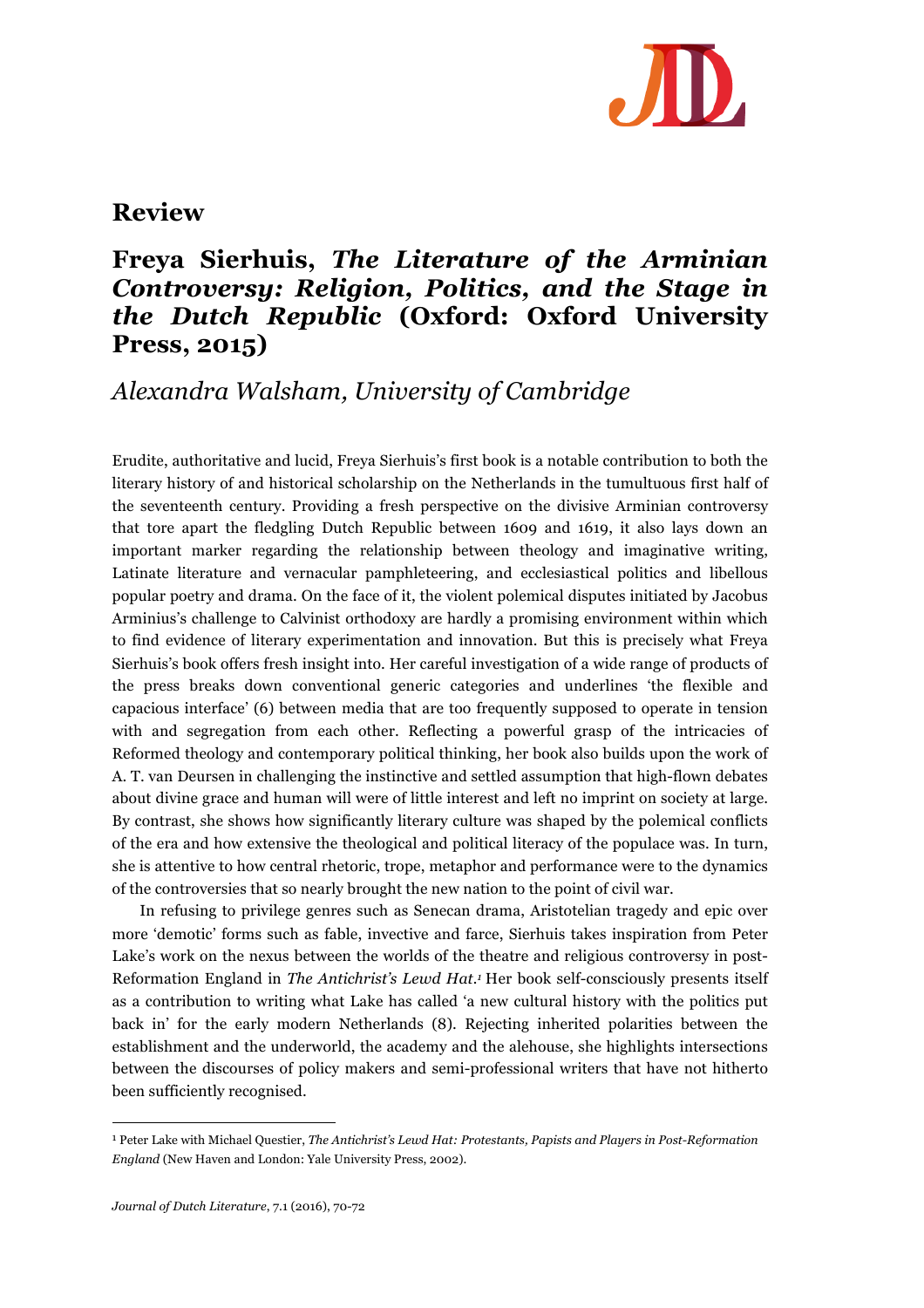Sierhuis's analysis centres on the activities of the poets, playwrights and pamphleteers active in the cities of Amsterdam, Leiden and The Hague between ca. 1610 and 1630 who helped to disseminate the acrimonious debates about doctrine that were fracturing the Dutch church to a wider audience. She focuses especially on those associated with the Nederduytsche Academy, the first civic theatre established in Amsterdam by Dr. Samuel Coster, whose literary output is placed under the spotlight, together with the work of P.C. Hooft and Reinider Telle. The work of these neglected writers is placed on a continuum and discussed in dialogue with that of more canonical figures including the Mennonite dramatist Joost van den Vondel. She also reads their plays, poems and satires in juxtaposition with celebrated interventions in public debate about predestination, liberty of conscience and toleration, natural law and tyrannicide by such individuals as Dirck Vockertz Coornhert and Hugo Grotius, deftly situating them against the backdrop of the deliberations of the Synod of Dort and the indictment, trial and execution of the leading statesman Johan van Oldenbarnevelt, who aligned himself with the Arminian cause.

Chapter 1 sets the scene by sketching the emergence of the controversy with the Dutch Reformed church and exploring its theological and philosophical foundations. In chapter 2, Sierhuis turns to examine how the Grotian idea that peace within the church might be preserved by allowing for a latitudinarian toleration of opinions not essential to salvation was taken up and played out in the sphere of poetry and pamphleteering. She illuminates the struggle to define the legacy of Erasmus and to harness it to current debates, showing how Sebastian Castellio's famous tract against the persecution of heretics was deployed as ammunition against the Contra-Remonstrants. One striking theme to emerge from the discussion in this chapter is that the paradox that claims to moderation and appeals to consensus and fraternal love frequently functioned to increase tension, exacerbate conflict, and promote polarisation: here fruitful points of comparison might have been drawn with Ethan Shagan's suggestive recent discussion of this topic in the English context.2 Another is the capacity of these writers to preach concord, peace and charity at the same time as engaging in vitriolic invective. The unlikely alliance between irenicism and satire Sierhuis describes is further testimony to the contradictory energies that the Arminian controversy served to stimulate in Dutch society.

Chapter 3 is concerned with the foundation of Coster's Academy as a powerhouse of Remonstrant protest and his anti-Calvinist classical tragedy, *Iphigenia,* a play that epitomises the malleable and porous boundaries between theological controversy, Menippean satire, and popular ballads and broadsides. Turning on the motif of child sacrifice as a metaphor for the hideous effects of the doctrine of predestination, it forges an inflammatory association between Calvinism, pagan superstition and blood rituals. But, as Sierhuis shows, it is also an intervention in urban politics and in contemporary debates about religious tolerance: the central character of Agamemnon defends his role as the sovereign arbiter of religious matters in his kingdom.

Chapter 4 explores the literary reactions to the death of Oldenbarnevelt, a figure who proved more popular in death than he had been in life, and the discourses of vengeance and tyrannicide which this event served to incite, especially as manifested in the pamphlets of Hendrik Slatius, which called for the assassination of the Prince of Orange. Illustrating the

 

<sup>2</sup> Ethan S. Shagan, *The Rule of Moderation: Violence, Religion and the Politics of Restraint in Early Modern England*  (Cambridge: Cambridge University Press, 2011).